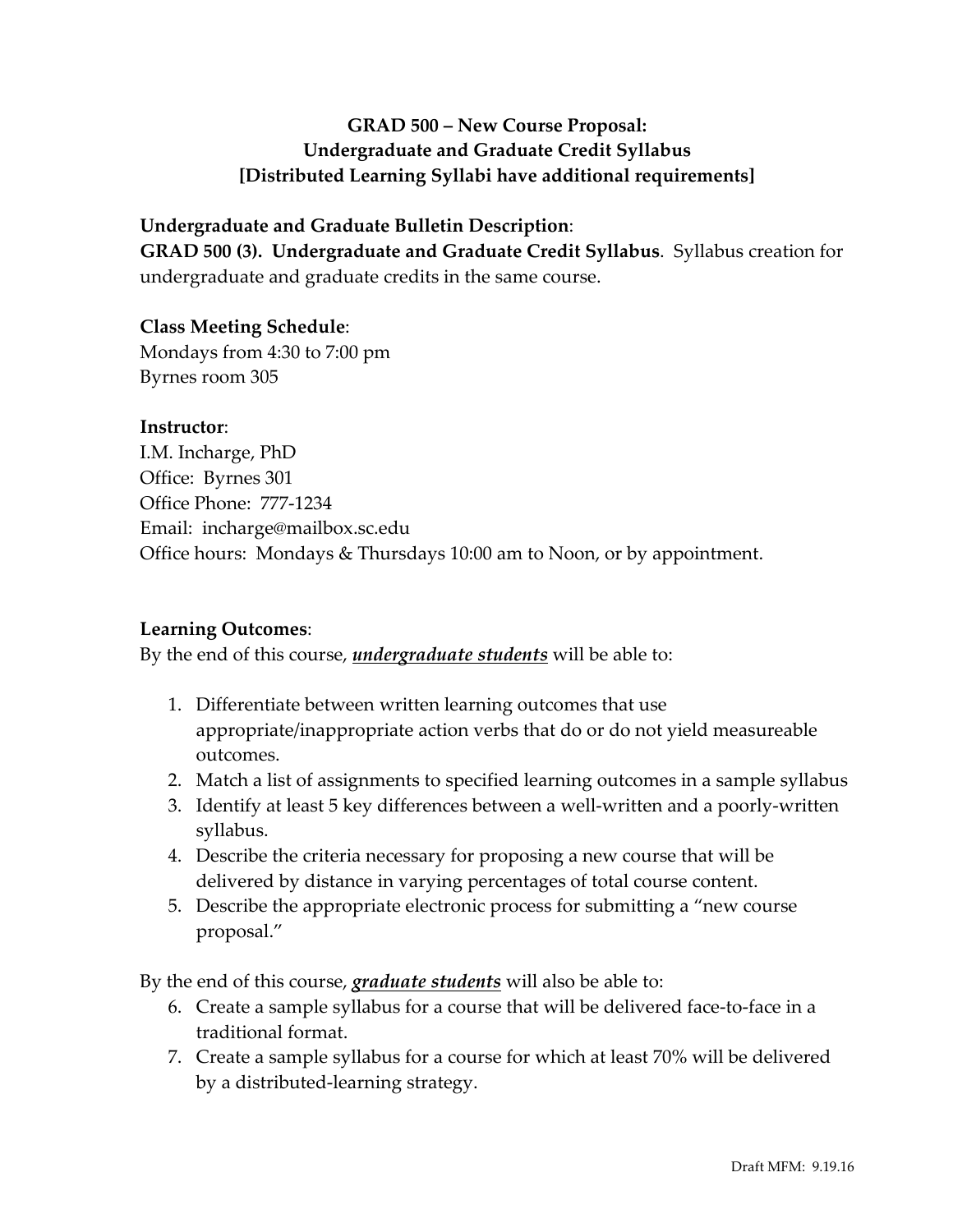# **Required text(s) and suggested readings**:

All required support materials will be made available through Blackboard and no copyrighted materials will be included in these resources.

## **Instructional Delivery**:

This course will be 80% lecture, 20% seminar/discussion.

# **Course Requirements**: (All students)

**In-class quizzes** (100 points). There will be 5 quizzes given in class across the semester. These will be unannounced and based on the readings and class discussion to that point in the semester. Quizzes will be allocated approximately 15 minutes at the start of designated classes and equally weighted to contribute 20 points each. Missed quizzes may not be made up unless prior permission has been granted for the missed session. More description of quiz format will be presented in class.

**Midterm** (100 points). There will be a midterm exam (week 7) that will occupy the entire class session. If students complete the exam before the session is over, they may leave; the end of class will be the end of the test-taking opportunity. The format will include approximately 30 points of multiple-choice; 40 points of short-answer questions, and 2 required single-page essays (from a list of options), each worth 15 points.

**Final Exam** (200 points). The final exam will be administered in the university final exam schedule for this course. It will be cumulative and follow the same proportional format as the midterm: 30% multiple choice; 40% short-answer; 30% essays (from a list of options).

# *GRADUATE STUDENTS ONLY*

In addition to all of the above, Graduate Students will also be required to complete the following:

**Create a "traditional" (face-to-face) syllabus for your discipline** (100 points). More description will be presented in class. Topic must be approved by the instructor by week 3.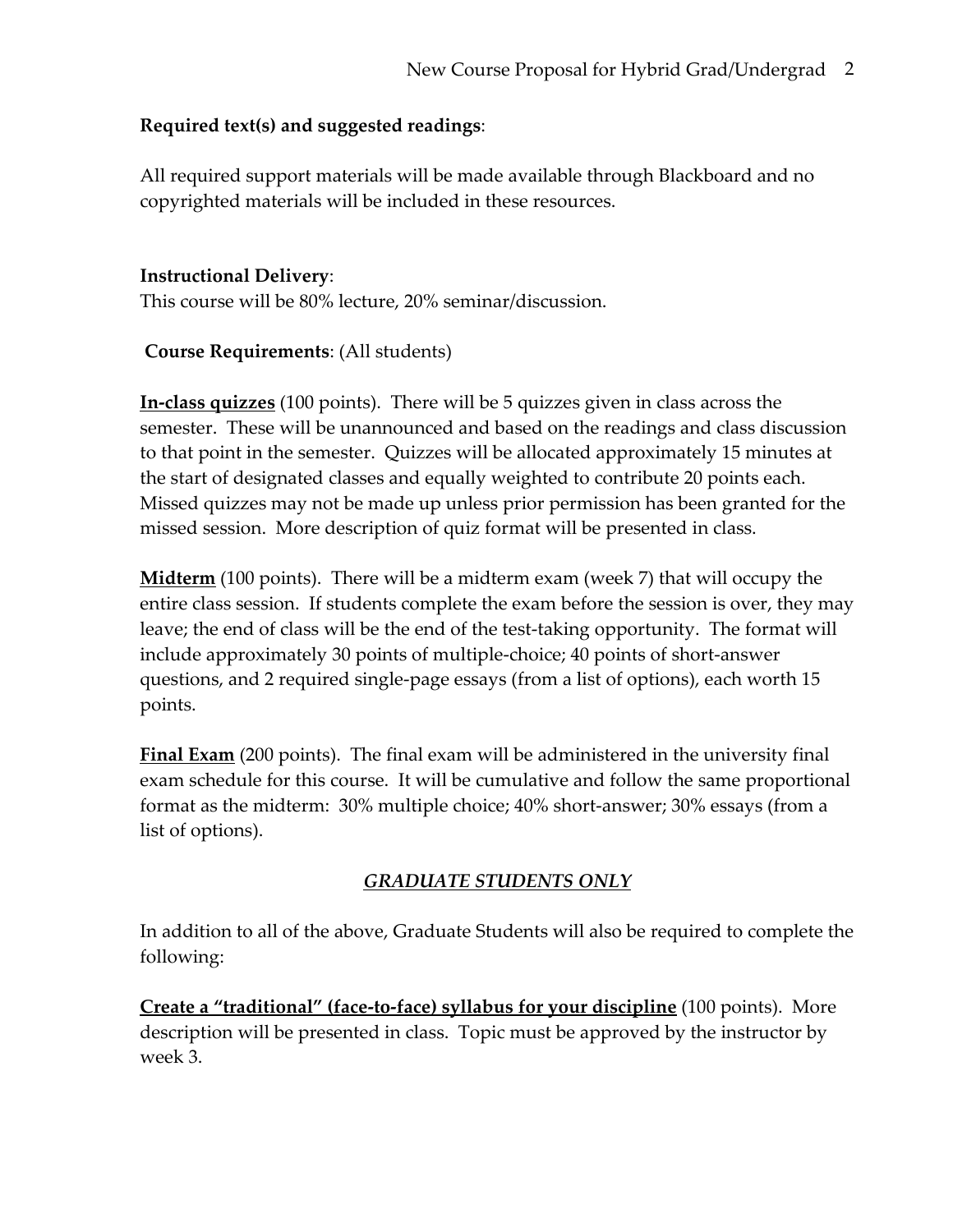**Create a "Distributed-Learning" (at least 70% of the class must be delivered by a specified distance strategy).** (100 points). More description will be presented in class. Topic must be approved by the instructor by week 7.

**Grading Scheme**: [*Instructor discretion on this scale; must include at least an A and an F*] (Undergraduates have 400 possible points; Graduate Students have 600 possible points).

| $A = > 90\%$        | $C = 70-74\%$       |
|---------------------|---------------------|
| $B_{+} = 85 - 89\%$ | $D_{+} = 65 - 69\%$ |
| $B = 80-84\%$       | $D = 60-64\%$       |
| $C_{+}$ = 75-79%    | $F = 60\%$          |

### **Tentative Topical Outline**

Please recognize that this is a "best guess" of our progress through content. Revisions may be required as the semester yields weather constraints and/or for other unforeseen issues. Every effort will be made to keep all informed of any changes that occur.

- **Week 1** Introductions and overview of course expectations. Review of the philosophy behind submitting a special topics course as a philosophical necessity in providing a current perspective on evolving content.
- **Week 2** Guest speaker from the Center of Teaching Excellence to describe resources available to support faculty syllabus creation.
- **Week 3** Guest speaker from the Courses and Curriculum Committee that reports to the Faculty Senate on new course, course change and curriculum change proposals. [Graduate Students must have "Traditional Syllabus" proposal approved by now]
- **Week 4** Guest speaker from the Instructional Development Committee that reports to the Faculty Senate on distance delivery proposals
- **Week 5** Guest speaker from the Faculty Senate that must approve all new course, course change and curriculum change proposals.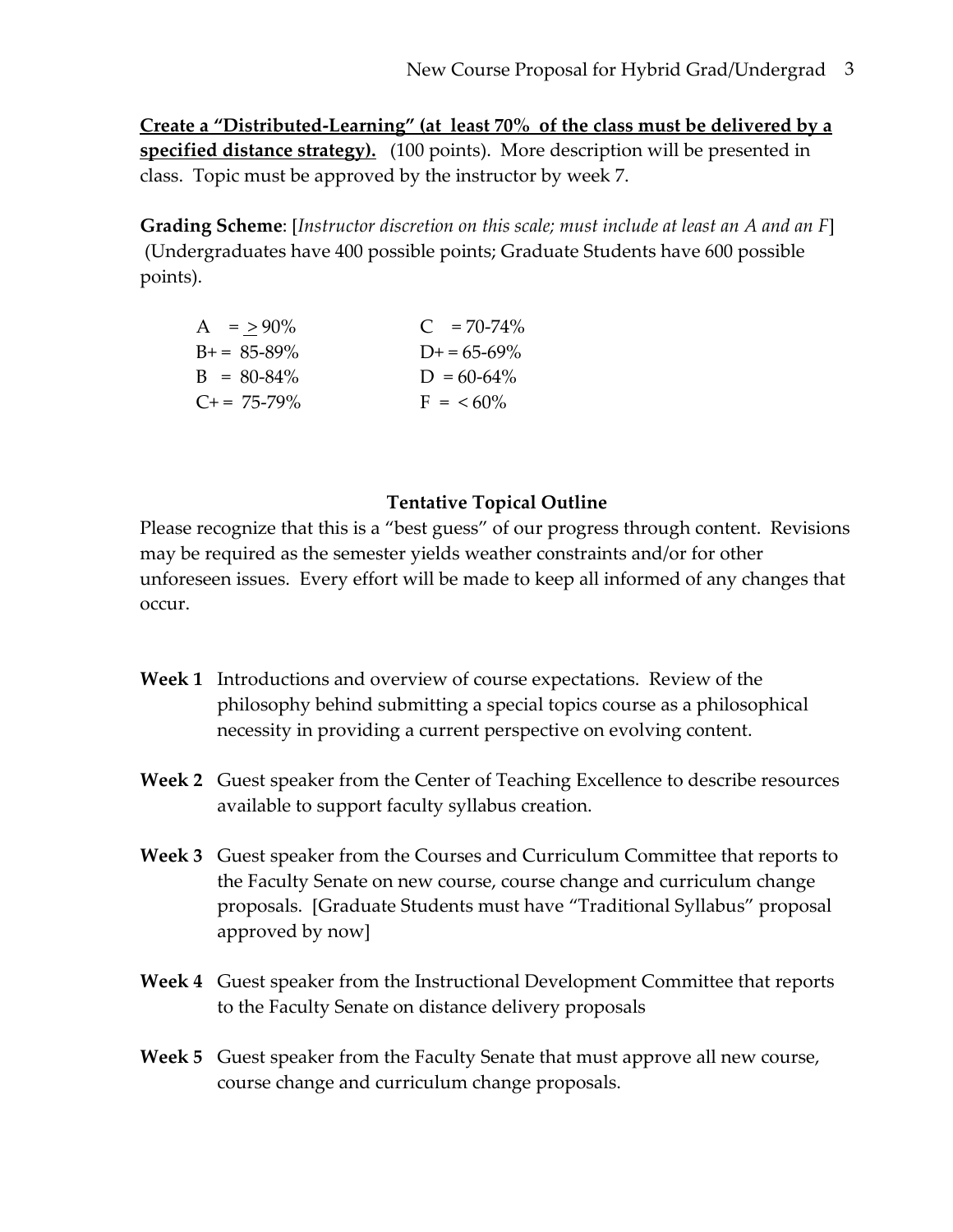- **Week 6** Guest speakers from the Humanities and Sciences Curriculum Committee that reports to the Graduate on new course, course change and curriculum change proposals.
- **Week 7** Midterm Exam. [Graduate Students must have "Distance Syllabus" proposal approved by now]
- **Week 8** Guest speaker from the Graduate Council that must approve all new course, course change and curriculum change proposals.
- **Week 9** Guest speaker to discuss SACS-related concerns for syllabus content.
- **Week 10** Small group work opportunity to examine and critique sample proposals from various disciplines.
- **Week 11** Small group sharing with the whole class, the results of their critique of sample proposals along with constructive feedback to help the proponent repair the proposal.
- **Week 12** Opportunity to collectively create, in small groups, original proposals as special topics offerings.
- **Week 13** Small group presentations of creations and whole class critique with constructive feedback to help the proponent repair the proposal.
- **Week 14** Guest speaker to describe APPS as the mechanism for submitting course and curricular change proposals—not yet required for Special Topics, but, a future innovation that is anticipated.

### **Academic Integrity**

You are expected to practice the highest possible standards of academic integrity. Any deviation from this expectation, including but not limited to improper citation of sources, using another student's work, and any other form of academic misrepresentation, will result in a minimum academic penalty of your failing the assignment. You will be referred to the Office of Academic Integrity for possible additional disciplinary measures. Remember that the first tenet of the Carolinian Creed is: "I will practice personal and academic integrity."

### **Attendance Policy**